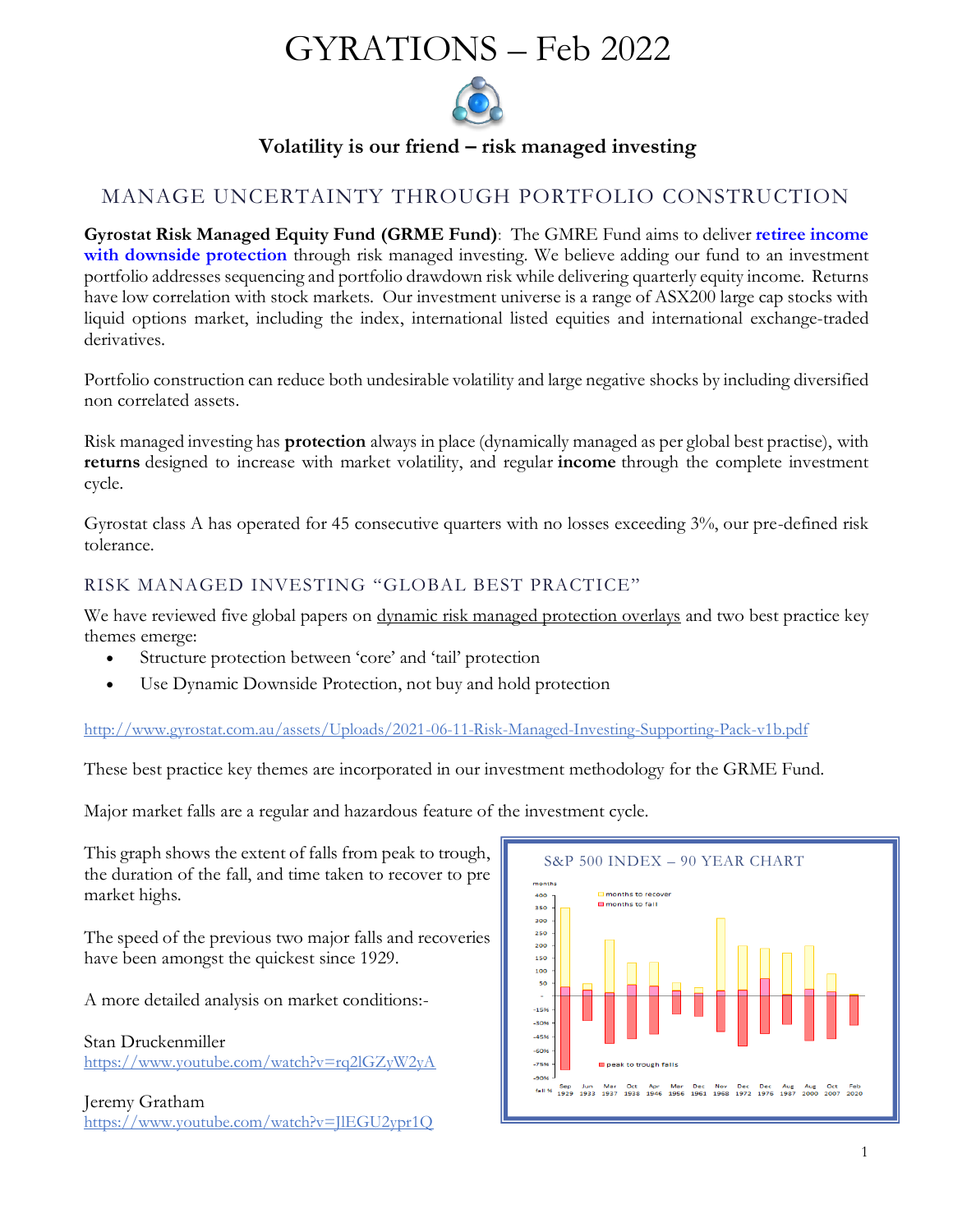## RISK MANAGED INVESTING MARKET OPPORTUNITIES (CLASS A & B UNITS) – LARGE CAP COMMODITY STOCKS

The strategy aims to deliver a stable source of income by investing in high dividend paying stocks (largely Australian) and overlaying derivative strategies that will (a) provide a floor on the capital value of the investment and (b) provide opportunistic upside when warranted by market conditions.

The strategy is "peculiar" in that it does not invest in fixed income securities, but it has fixed income like characteristics.

**Income:** Materials and commodities offer the highest yields

**Returns:** Commodity stocks are more volatile. Our track record of returns increasing with volatility as measured by market range from low to high; gaps at open exceeding 2%; re-sets within +-2% range from stock price movement

**Protection:** Risk managed investing always in place to mitigate losses in case of further share price falls

The commodities sector has become increasingly attractive to allocate capital to meet the GRME Funds' objectives. Fully franked dividend income is the highest within our investment universe since GMRE Fund inception in 2010 (dividends based upon consensus with pricing from option markets dividends implied post ex dividend date). Positions in Fortescue and BHP Returns are well positioned for strong returns into dividend capture in February and March.

Returns are dependent upon the range and variability of stock and option prices which have historically been the widest within our large cap investment universe. This variability is anticipated to offset the higher protection costs within our 'pre-defined hard risk parameters' always in place – to mitigate against capital losses in case of further significant share price falls.





## DYNAMIC HEDGING

Major market falls are a regular and hazardous feature of the investment cycle. Most corrections of > 30-50% have occurred within 6-12 months and typically within an 8 years cycle. Our analysis of why markets fall fast is available at: <http://www.gyrostat.com.au/assets/Uploads/2020-11-17-Gyrations-Nov-v1d-clean.pdf>.

In the first quarter of 2022, we intend to establish a new fund to be called the Gyrostat Dynamic Risk Managed Protection Fund (**Dynamic Fund**). The trustee of the Dynamic Fund will be Gyrostat Capital Management Pty Ltd ACN 138 219 002 AFSL 452917 and the investment manager of the Dynamic Funds will be Gyrostat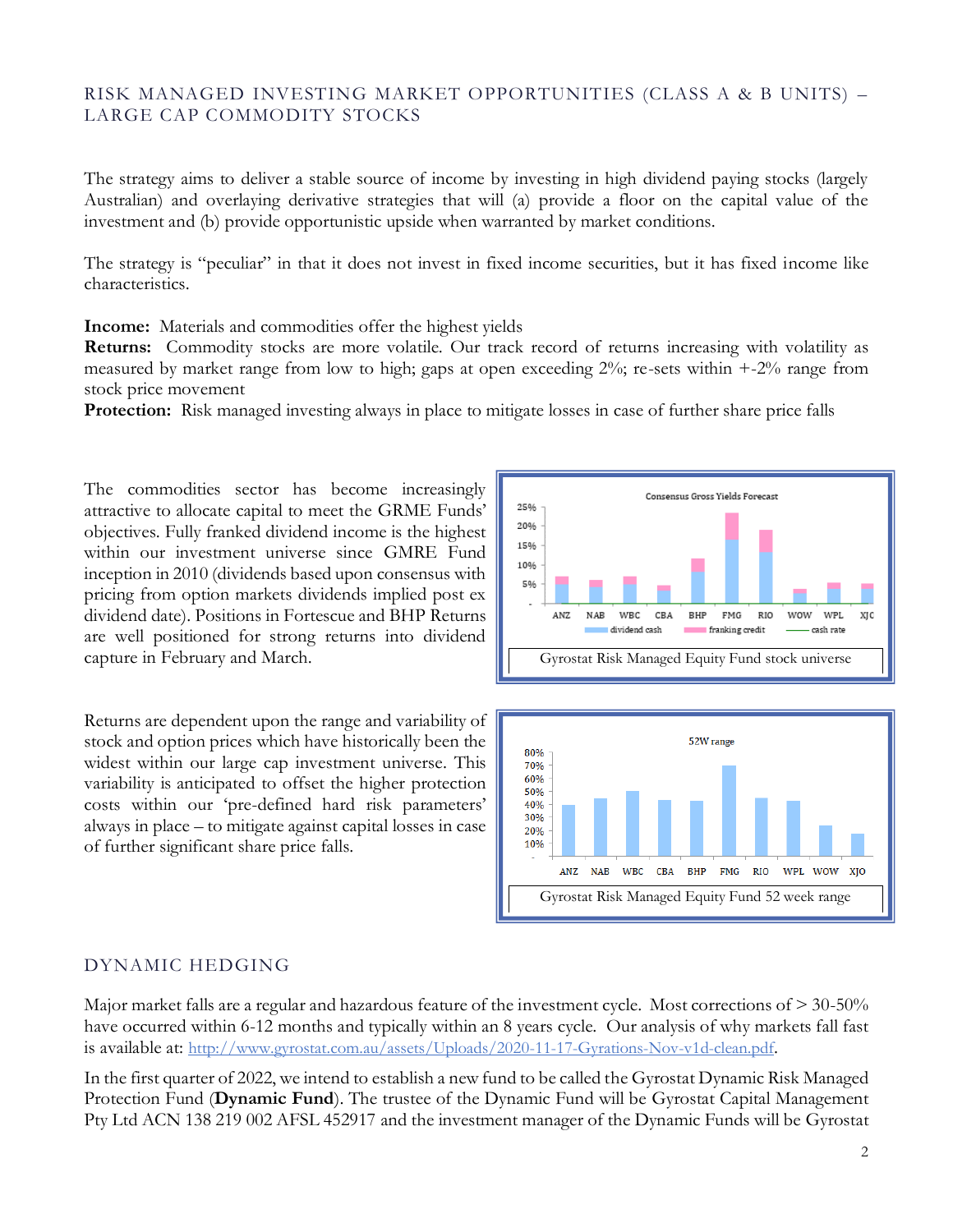Capital Management Advisers Pty Ltd ACN 168 737 246. The Dynamic Fund will be a closed end unregistered scheme and only offered to wholesale investors within the meaning of the Corporations Act 2001 (Cth) under an information memorandum. The Dynamic Fund will offer dynamic risk managed protection with predefined 'hard' protection.

A dynamic risk managed approach extracts cash on market falls to take advantage of market movements during the term of the closed end protection (typically 3 or 4 months). The 'hard protection' is always in place and can be moved within pre-defined parameters to extract cash (returned to the investor at the end of closed end fund). The Dynamic Fund will not hold underyling assets other than the options overlay. It is intended to offer a solution for:

- Portfolio construction: protection only piece that reliably increases in value on market falls
- Restraints on significant changes to stock holdings, primarily driven by capital gains tax

Dynamic hedging costs vary with the levels of implied volatility. The GRME Fund dynamically hedges with an options ovelay to protect against capital losses (in the event of significant market falls below predetermined 'hard' protection levels) in respect of the underlying GRME Fund assets and to provide regular targeted income payments.

By way of illustration only, dynamic protection costs are shown at February 2, for a defined period of time and adjusting 'excess' in increments of 2.5% at 5.0%, 7.5% and 10.0%. Protection will be in place for the term against losses below protection levels.

Pricing of risk has increased significantly over the past month as stock markets have corrected.

| Date                                      | ASX 200 Index                                                                   | Portfolio Value (AUD) |            |            |
|-------------------------------------------|---------------------------------------------------------------------------------|-----------------------|------------|------------|
| 2-Feb-22                                  | 7.097                                                                           | 100,000,000           |            |            |
|                                           | Customer Risk Tolerance - $\%$ risk / excess customer willing to accept         |                       |            |            |
| Risk / Excess Level                       |                                                                                 | 5.0%                  | 7.5%       | $10.0\%$   |
| Index levels at the % risk / excess level |                                                                                 | 6.742                 | 6.565      | 6.387      |
|                                           | note: Index falls greater will be protected.                                    |                       |            |            |
|                                           | Potential payouts (AUD) on various market fall scenarios based on accepted risk |                       |            |            |
| <b>Market Falls</b>                       | ASX 200 Index                                                                   | 5.0%                  | 7.5%       | 10.0%      |
| 8%                                        | 6,529                                                                           | 3,000,000             | 500,000    |            |
| 15%                                       | 6.032                                                                           | 10,000,000            | 7,500,000  | 5,000,000  |
| 30%                                       | 4.968                                                                           | 25.000.000            | 22.500.000 | 20,000,000 |
|                                           | Costs (AUD) of protection at various Risk / Excess Levels on February 02, 2022  |                       |            |            |
| <b>Expiry Date</b>                        | No of Days                                                                      | 5.0%                  | 7.5%       | 10.0%      |
| 17-Feb-22                                 | 15                                                                              | 666,632               | 599.969    | 533,306    |
|                                           | % Cost of Portfolio                                                             | 0.67%                 | 0.60%      | 0.53%      |
| 17-Mar-22                                 | 43                                                                              | 1,883,960             | 1,695,564  | 1,507,168  |
|                                           | % Cost of Portfolio                                                             | 1.88%                 | 1.70%      | 1.51%      |
| 21-Apr-22                                 | 78                                                                              | 2,688,267             | 2,419,440  | 2.150.613  |
|                                           | % Cost of Portfolio                                                             | 2.69%                 | 2.42%      | 2.15%      |
|                                           |                                                                                 |                       |            |            |
| 19-May-22                                 | 106                                                                             | 3.362.145             | 3.025.930  | 2,689,716  |

We will provide further information regarding the Dynamic Fund closer to its launch date in the first quarter of 2022.